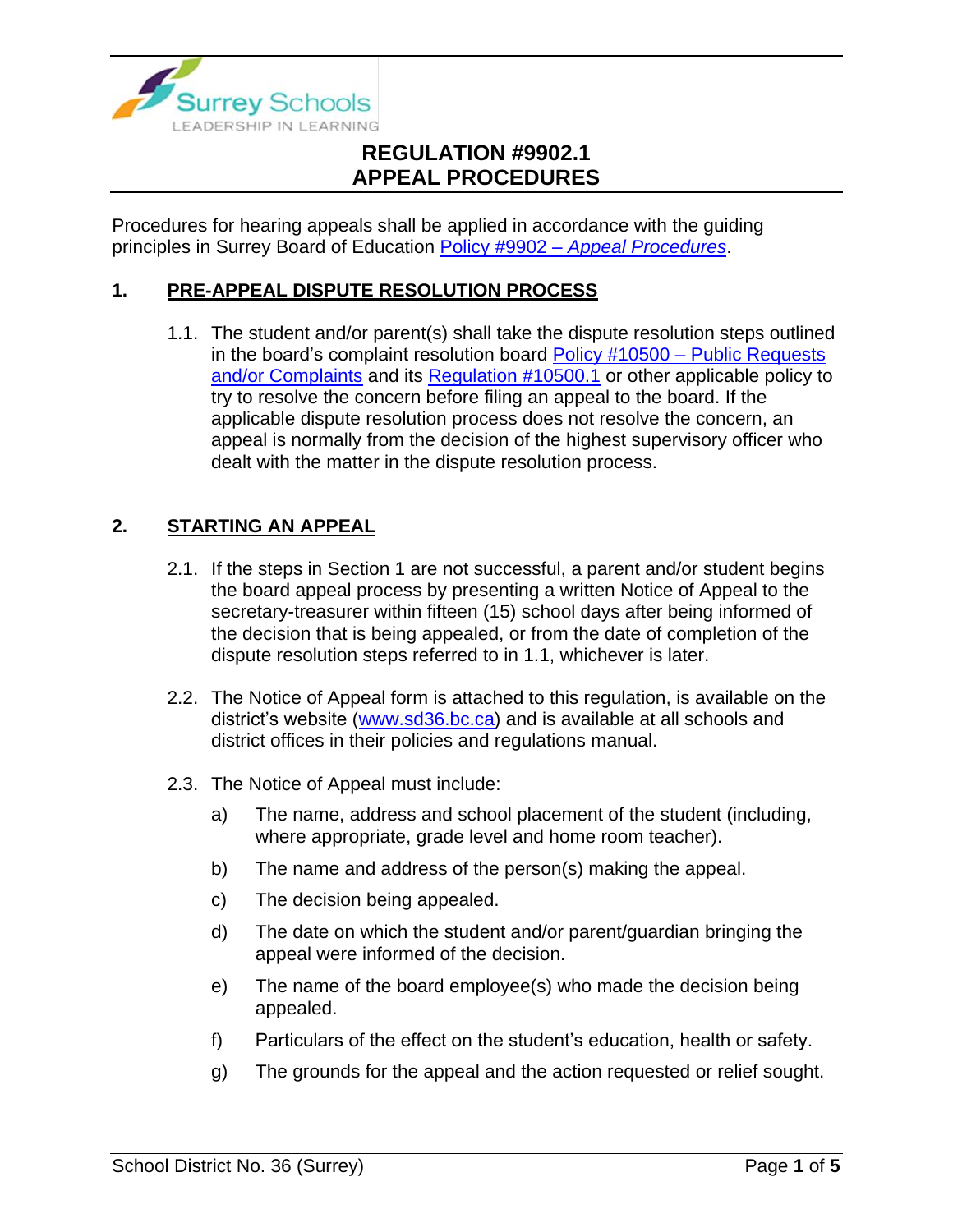

- h) A summary of the steps taken by the student and/or parent/guardian to resolve the matter.
- i) Whether the person making an appeal is requesting an oral hearing.
- j) Whether the person making an appeal requires any special accommodation in order to proceed with the appeal (such as interpretation services at the hearing of the appeal).
- 2.4. The secretary-treasurer is responsible on behalf of the board for:
	- a) Receiving Notices of Appeal.
	- b) Reviewing Notices of Appeal for completeness and timeliness.
	- c) Giving any notices required under collective agreements.
	- d) Receiving and distributing documents relevant to an appeal.
	- e) Communicating with the appellants and others on matters relating to an appeal hearing.
	- f) Arranging for any accommodation required; and
	- g) Scheduling hearings.

The secretary-treasurer may designate another staff member to carry out these responsibilities. If the secretary-treasurer has participated in the dispute resolution steps or is the employee whose decision is being appealed, another staff member shall be designated.

- 2.5. If the secretary-treasurer is of the opinion that:
	- a) An appeal is not timely.
	- b) An appellant has refused to participate in the dispute resolution steps.
	- c) An appeal is not an appeal of a decision of a board employee or the decision does not significantly affect the student's education, health or safety; or
	- d) There is any other preliminary matter that should be settled before a hearing of an appeal on its merits.

The secretary-treasurer may schedule a preliminary hearing before the board for purposes of a decision on that matter, without first complying with all requirements of Section 3.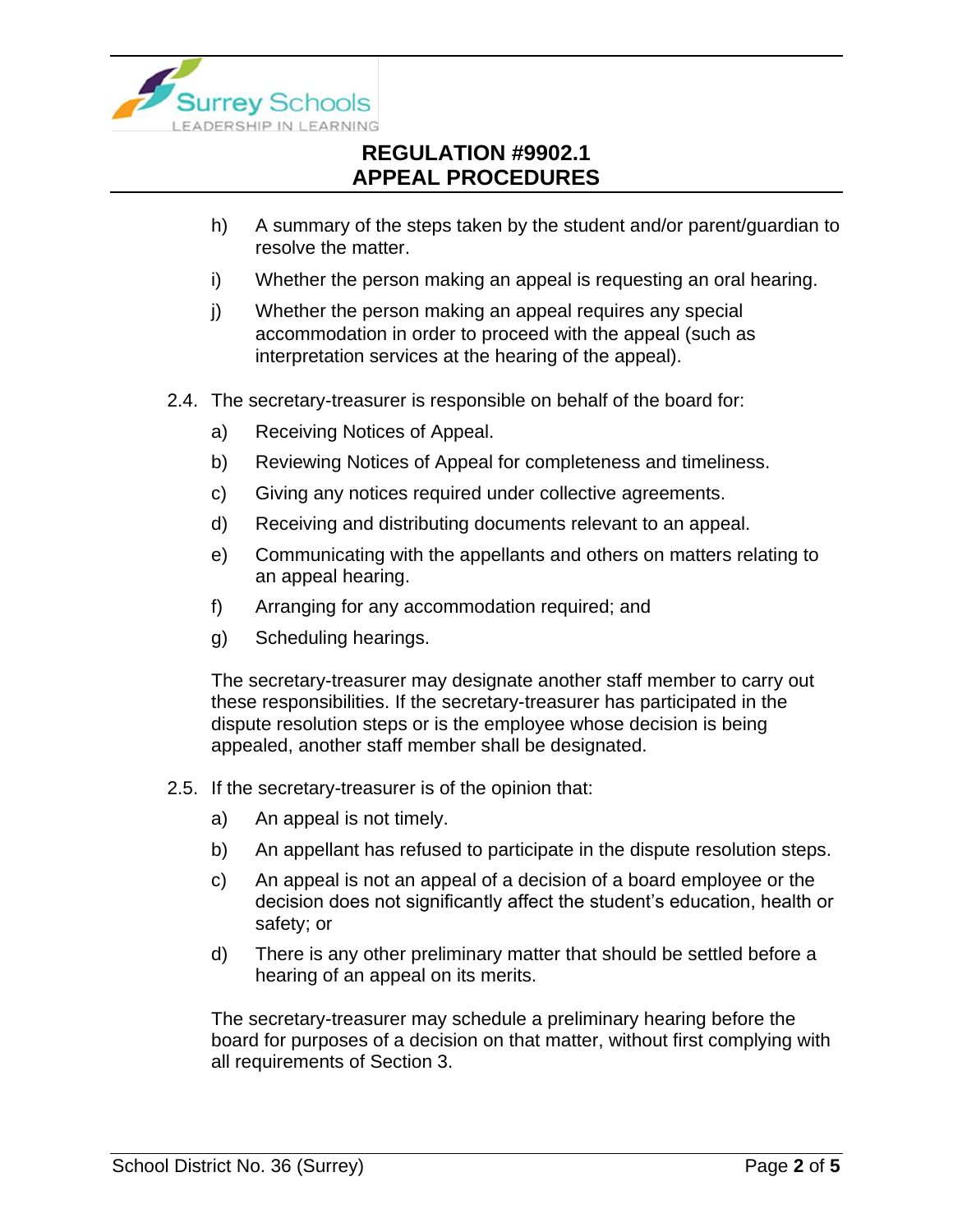

2.6. Appellants are notified of a preliminary hearing and provided with the opportunity to make written submissions on the preliminary issue to be determined.

### **3. PRE-HEARING RESPONSIBILITIES**

- 3.1. Upon receipt of the Notice of Appeal, the superintendent shall be notified. The superintendent or a person designated by the superintendent to be responsible for investigation and presentation on the appeal will prepare a report for the board concerning the matter under appeal and is responsible for gathering the information to be presented to the board, other than the information to be presented by the appellant.
- 3.2. If the appellant is a student under the age of 19 and no parent is named as an appellant, a parent will be notified.
- 3.3. If the appellant has not met with the superintendent during the dispute resolution process, at the superintendent's request the appellant is required to meet with the superintendent or a person designated by the superintendent. A report of this meeting shall be included in the report prepared under section 3.1. The report may include the superintendent's recommendations as to whether the dispute should be referred to an outside mediator.
- 3.4. Any notices required under relevant collective agreements are given.
- 3.5. Instead of an oral hearing, the board may determine that an appeal will be decided on the basis of written submissions only.
- 3.6. The appellant is notified of the date, time and place for hearing of the appeal and of the requirement to provide any documents in advance.
- 3.7. A copy of the report prepared under Section 3.1 will be provided to the appellant no later than 48 hours before the time set for the hearing.
- 3.8. The appellant is required to provide copies of any documents on which he or she intends to rely, or copies of written submissions, no later than 24 hours before the date set for the hearing.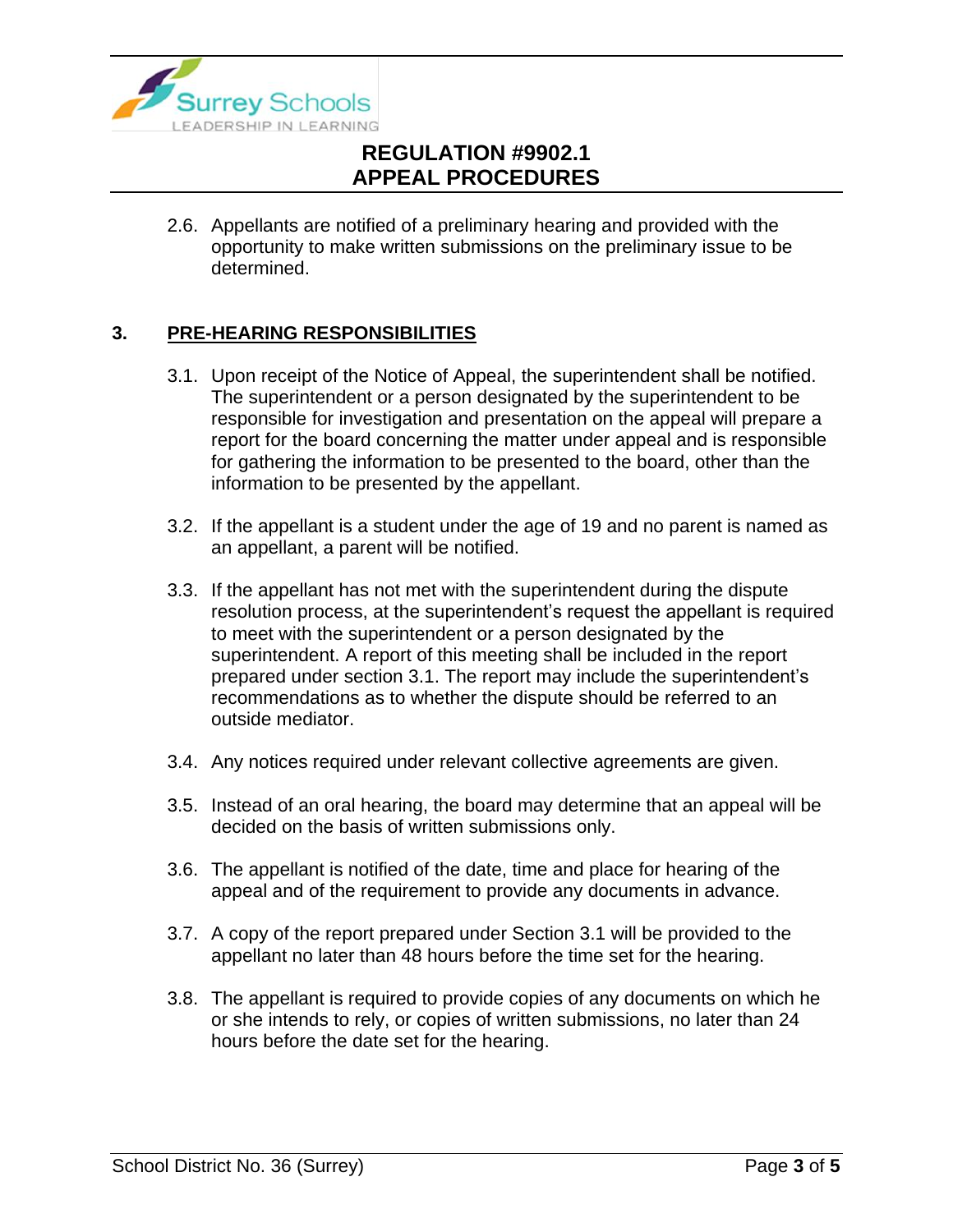

#### **4. HEARING AND DECISION**

- 4.1. The board will decide the appeal based on the oral and/or written submissions presented to it and, for an oral hearing, will determine the order of, and time allotted for, submissions.
- 4.2. At any time the board may request further information from the appellant or the superintendent or designate and may adjourn in order that such information may be obtained.
- 4.3. The board may make any interim decision it considers necessary pending the disposition of the appeal.
- 4.4. The board may invite submissions from any person whose interests may be affected by the board's decision on the appeal.
- 4.5. The board may refuse to hear an appeal where:
	- a) The appeal has not been commenced within the time set out under Section 2.1.
	- b) The student and/or parent or guardian has refused or neglected to discuss the decision under appeal with the person(s) specified in the applicable dispute resolution process or the superintendent or delegate, or such other person as directed by the board; or
	- c) The decision does not in the board's opinion significantly affect the education, health or safety of the student.
- 4.6. The board may hear an appeal despite any defects in form or technical irregularities and may relieve against time limits.
- 4.7. Appeals and decisions on appeals will be held in a closed session.
- 4.8. The secretary-treasurer will ensure that official meeting notes or minutes of the appeal hearing are taken.
- 4.9. The board will ensure that each party has received all documentation provided by the other party prior to the hearing.
- 4.10.At the end of each party's submission, trustees may ask questions.